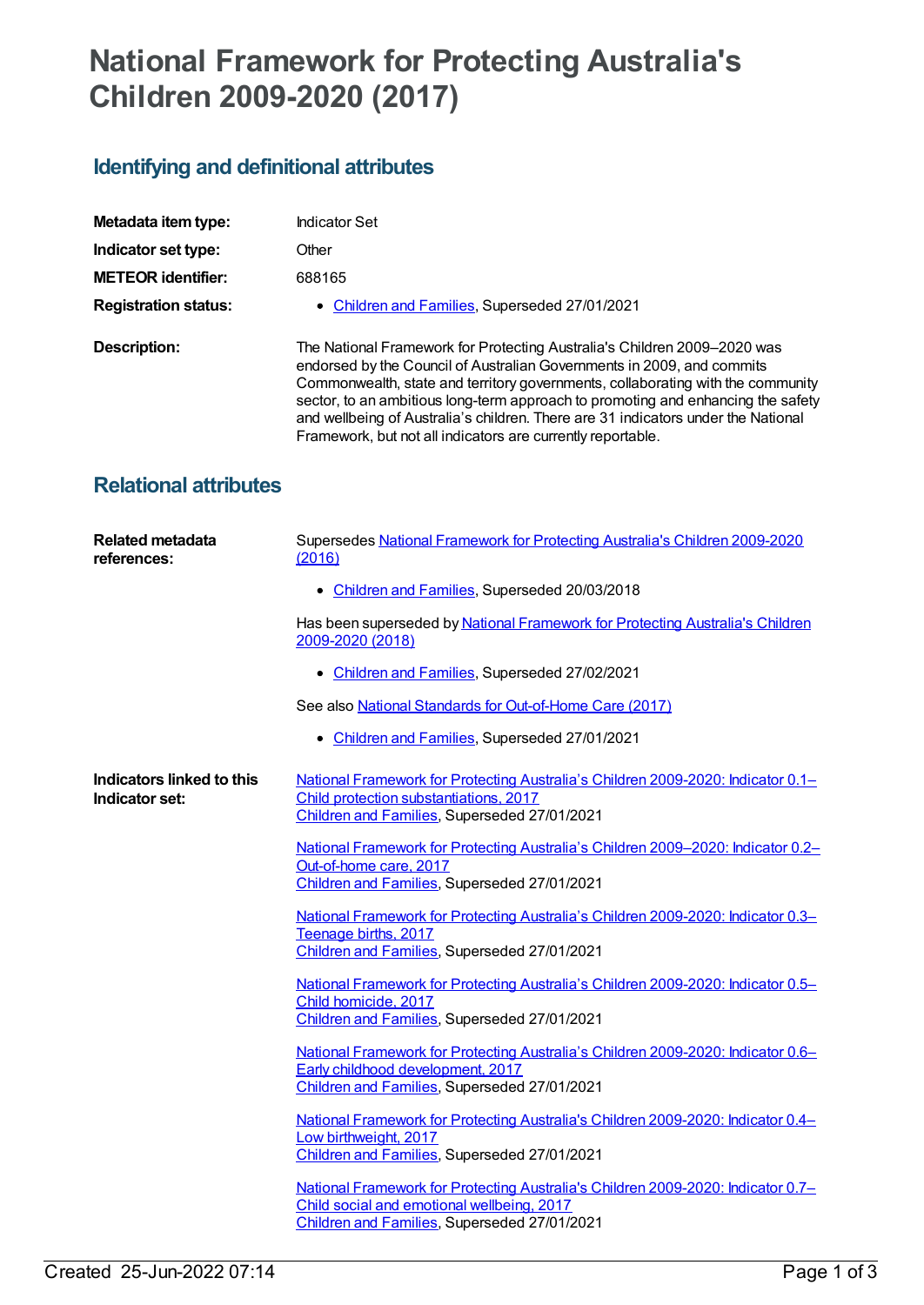National Framework for Protecting Australia's Children [2009-2020:](https://meteor.aihw.gov.au/content/688182) Indicator 0.8– Family economic situation, 2017 [Children](https://meteor.aihw.gov.au/RegistrationAuthority/17) and Families, Superseded 27/01/2021

National Framework for Protecting Australia's Children [2009-2020:](https://meteor.aihw.gov.au/content/688184) Indicator 1.1– Family functioning, 2017 [Children](https://meteor.aihw.gov.au/RegistrationAuthority/17) and Families, Superseded 27/01/2021

National Framework for Protecting Australia's Children [2009-2020:](https://meteor.aihw.gov.au/content/688186) Indicator 1.2– Perceived safety, 2017 [Children](https://meteor.aihw.gov.au/RegistrationAuthority/17) and Families, Superseded 27/01/2021

National Framework for Protecting Australia's Children [2009-2020:](https://meteor.aihw.gov.au/content/688188) Indicator 2.1– Family support service use, 2017 [Children](https://meteor.aihw.gov.au/RegistrationAuthority/17) and Families, Superseded 27/01/2021

National Framework for Protecting Australia's Children [2009-2020:](https://meteor.aihw.gov.au/content/688190) Indicator 2.2– Early childhood education, 2017 [Children](https://meteor.aihw.gov.au/RegistrationAuthority/17) and Families, Superseded 27/01/2021

National Framework for Protecting Australia's Children [2009-2020:](https://meteor.aihw.gov.au/content/688192) Indicator 2.3– Antenatal care, 2017 [Children](https://meteor.aihw.gov.au/RegistrationAuthority/17) and Families, Superseded 27/01/2021

National Framework for Protecting Australia's Children [2009-2020:](https://meteor.aihw.gov.au/content/688194) Indicator 3.1– Parental substance use (drugs), 2017 [Children](https://meteor.aihw.gov.au/RegistrationAuthority/17) and Families, Superseded 27/01/2021

National Framework for Protecting Australia's Children [2009-2020:](https://meteor.aihw.gov.au/content/688196) Indicator 3.2– Parental substance use (alcohol), 2017 [Children](https://meteor.aihw.gov.au/RegistrationAuthority/17) and Families, Superseded 27/01/2021

National Framework for Protecting Australia's Children [2009-2020:](https://meteor.aihw.gov.au/content/688198) Indicator 3.3– Parental mental health, 2017 [Children](https://meteor.aihw.gov.au/RegistrationAuthority/17) and Families, Superseded 27/01/2021

National Framework for Protecting Australia's Children 2009-2020: Indicator 3.4– [Homelessness,](https://meteor.aihw.gov.au/content/688200) 2017 [Children](https://meteor.aihw.gov.au/RegistrationAuthority/17) and Families, Superseded 27/01/2021

National Framework for Protecting Australia's Children [2009-2020:](https://meteor.aihw.gov.au/content/688202) Indicator 3.5– Domestic violence, 2017 [Children](https://meteor.aihw.gov.au/RegistrationAuthority/17) and Families, Superseded 27/01/2021

National Framework for Protecting Australia's Children 2009-2020: Indicator 4.1– Child protection [resubstantiations,](https://meteor.aihw.gov.au/content/688204) 2017 [Children](https://meteor.aihw.gov.au/RegistrationAuthority/17) and Families, Superseded 27/01/2021

National Framework for Protecting Australia's Children [2009-2020:](https://meteor.aihw.gov.au/content/688206) Indicator 4.2– Placement stability, 2017 [Children](https://meteor.aihw.gov.au/RegistrationAuthority/17) and Families, Superseded 27/01/2021

National Framework for Protecting Australia's Children [2009-2020:](https://meteor.aihw.gov.au/content/688208) Indicator 4.3– Carer retention, 2017 [Children](https://meteor.aihw.gov.au/RegistrationAuthority/17) and Families, Superseded 27/01/2021

National Framework for Protecting Australia's Children [2009-2020:](https://meteor.aihw.gov.au/content/688210) Indicator 4.5– Literacy and numeracy, 2017 [Children](https://meteor.aihw.gov.au/RegistrationAuthority/17) and Families, Superseded 27/01/2021

National Framework for Protecting Australia's Children [2009-2020:](https://meteor.aihw.gov.au/content/688212) Indicator 4.6– Leaving care plan, 2017 [Children](https://meteor.aihw.gov.au/RegistrationAuthority/17) and Families, Superseded 27/01/2021

National Framework for Protecting Australia's Children [2009-2020:](https://meteor.aihw.gov.au/content/688578) Indicator 4.7– Cross sector clients, 2017 [Children](https://meteor.aihw.gov.au/RegistrationAuthority/17) and Families, Superseded 27/01/2021

National Framework for Protecting Australia's Children [2009-2020:](https://meteor.aihw.gov.au/content/688214) Indicator 5.2– Placement of Indigenous children, 2017 [Children](https://meteor.aihw.gov.au/RegistrationAuthority/17) and Families, Superseded 27/01/2021